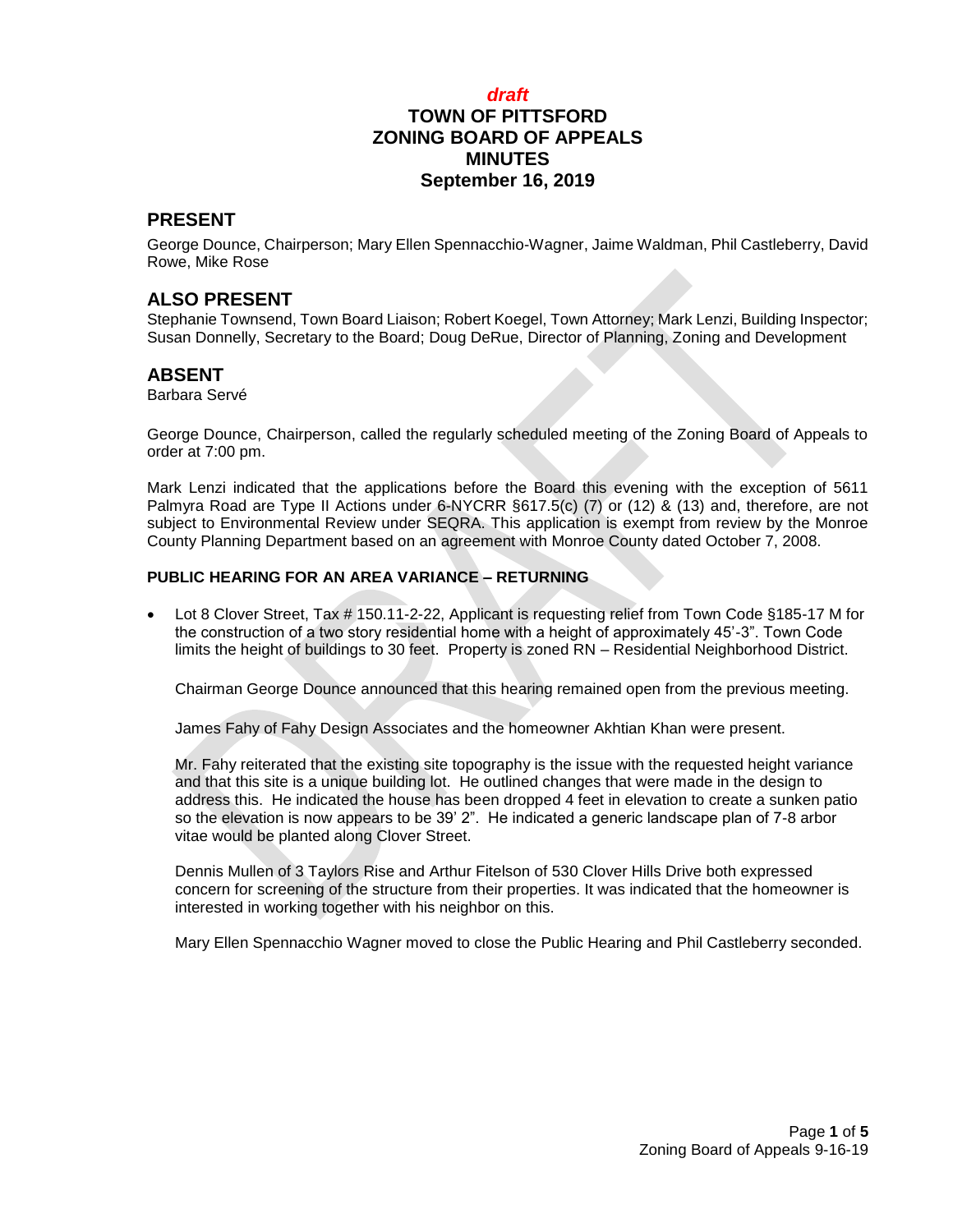#### **PUBLIC HEARING FOR AN AREA VARIANCE - NEW**

 790 Linden Ave, Tax # 138.15-1-16, Applicant is requesting relief from Town Code §185 – 136 A (4) for the placement of a freestanding sign exceeding size requirements. The proposed sign is approximately 13 Sq. Ft. where Town Code allows 8 sq. ft. This property is zoned LI- Light Industrial

Chairman George Dounce opened the Public Hearing.

Andy Devine was present to discuss the application with the Board.

He explained that the dome shape on the top of the sign is the reason for the variance request.

The sign is not currently internally lit but at some point, he would like to place a ground light on it.

There was no public comment.

Jaime Waldman moved to close the Public Hearing and David Rowe seconded.

All Ayes.

 64 Landsdowne Lane, Tax # 151.11-1-37, Applicant is requesting relief from Town Code §185 – 17 B (1) & §185 – 17 E for the placement of a shed encroaching into the side and front setbacks. Property is zoned RN – Residential Neighborhood District.

Chairman George Dounce opened the Public Hearing.

The homeowner, Melvin Davis, was present to discuss the application with the Board.

Mr. Davis explained that he is tearing down a current shed. He would like to place it to the rear of the home. His home is located between Landsdowne Lane and Washington Street which necessitates the need for a 70 ft. setback from Washington Street to place the shed.

There was no public comment.

David Rowe moved to close the Public Hearing and Mary Ellen Spennacchio-Wagner seconded.

All Ayes.

 6 Woods Hole Court, Tax # 163.12-2-13, Applicant is requesting relief from Town Code §185 – 17 I for the construction of a Deck encroaching into the rear setback. The deck is proposed to be placed at approximately 9 feet from the rear property line. Property is zoned RN – Residential Neighborhood District.

Chairman George Dounce opened the Public Hearing.

The homeowner, Stephen Warner was present. Mr. Warner explained the low profile deck he wishes to construct and explained he owns an adjoining second lot. He stated that the most affected neighbor has no concerns. The timeline to start is as soon as possible.

There was no public comment.

Jaime Waldman moved to close the Public Hearing and Mike Rose seconded.

All Ayes.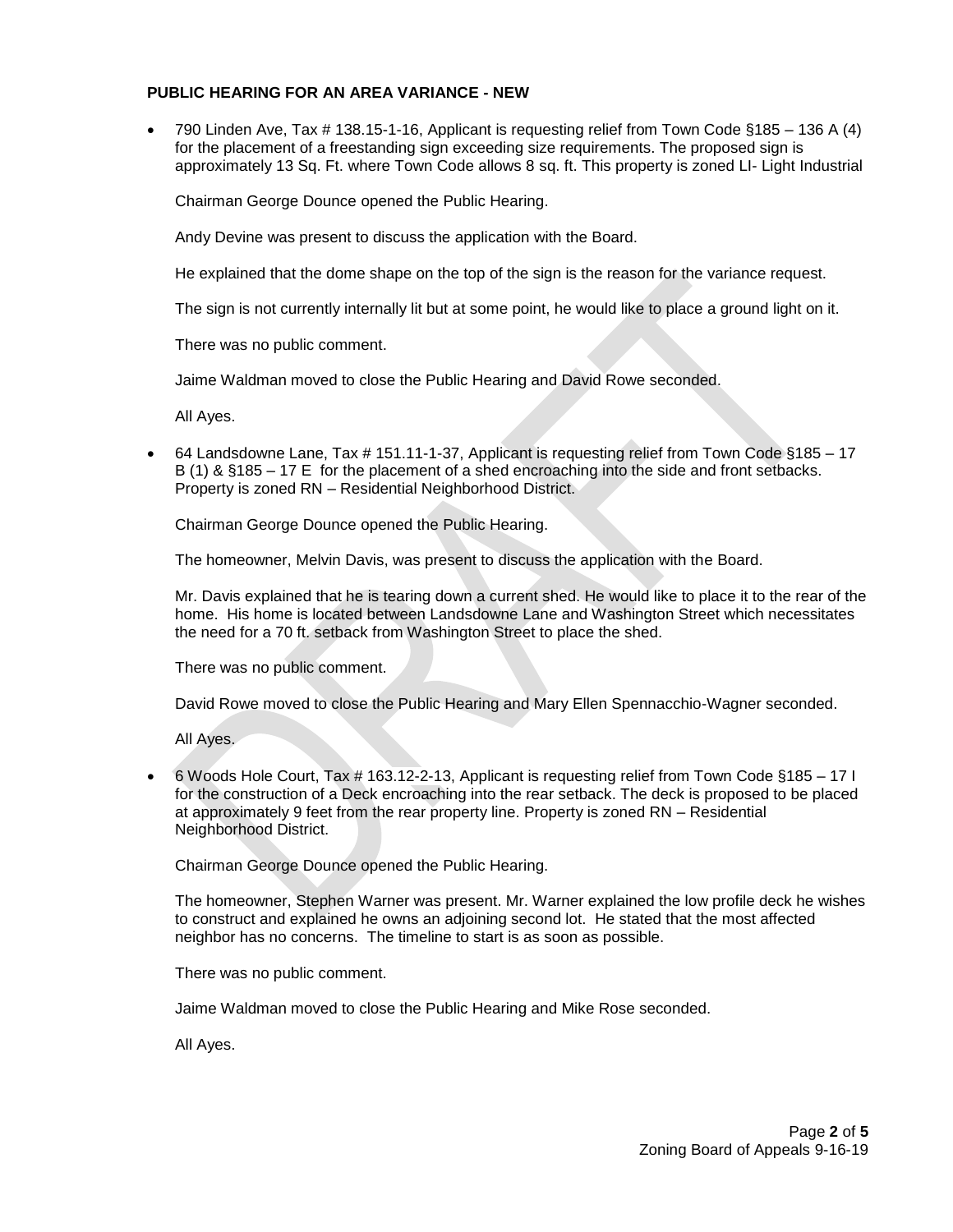5611 Palmyra Road, Pittsford, Tax # 164.12-1-66, The applicant is requesting a modification to a use variance previously granted on February 17, 2014. The requested modification will allow a change from a Karate studio to a Dentist office. Property zoned RN – Residential Neighborhood **District** 

Chairman George Dounce opened the Public Hearing.

Attorney Betsy Brugg of Woods Oviatt Gilman LLP, Dr. Marcy Mendola Pitcher and architect Jeff Ashline of Mossien Architects.

Ms. Brugg stated the proposed business is a Pediatric Dentistry practice operating between the hours of 8 am – 5:30 pm with the exception of evening emergencies.

In 2014, commercial use changed from a church to a karate studio with special conditions. After the karate studio closed, the Town of Pittsford purchased the property for use as a temporary recreation building.

The owner wishes to add a canopy to the back main entrance and construct a small residential garage to store property maintenance equipment. The 6 ft. fence between the neighbors will be maintained. Ms. Brugg maintains that this business will have low traffic and minimal lighting. She stated that a dumpster is not necessary for the practice.

The modification requests permission for change of use, change of hours of operation, a 10 sq. ft. sign and any other conditions as designated. The detached garage will require Design Review and Historic Preservation Board approval and potentially Zoning Board approval.

Chairman Dounce acknowledged the receipt of an email of concern received from the homeowner of 506 Marsh Road.

Bruce Konte, brother in law to the neighbor at 506 Marsh Road spoke. He stated that he thought the fence is too small. Ms. Brugg and Dr. Pitcher indicated that they are happy to work with the neighbor on this or other issues.

Discussion was held among Board members about how such a use permit sets a precedent in other residential neighborhoods for a commercial venture and how it would change the character of a neighborhood.

Robert Koegel suggested that the Board hold the application open to give the Board time to consider the matter. He also suggested that the Board treat the use permit as a modification to an existing as opposed to a new.

It was discussed that a SEQR is required for this application.

George Dounce moved to hold the application open.

All Ayes.

## **DECISION FOR LOT 8 CLOVER STREET – AREA VARIANCE**

A written Resolution to grant the area variance for Lot 8 Clover Street was moved by Jaime Waldman and seconded by George Dounce.

Chairman George Dounce called for a roll call vote.

| Michael Rose voted  | ave    |
|---------------------|--------|
| Barbara Servé voted | absent |
| Jaime Waldman voted | ave    |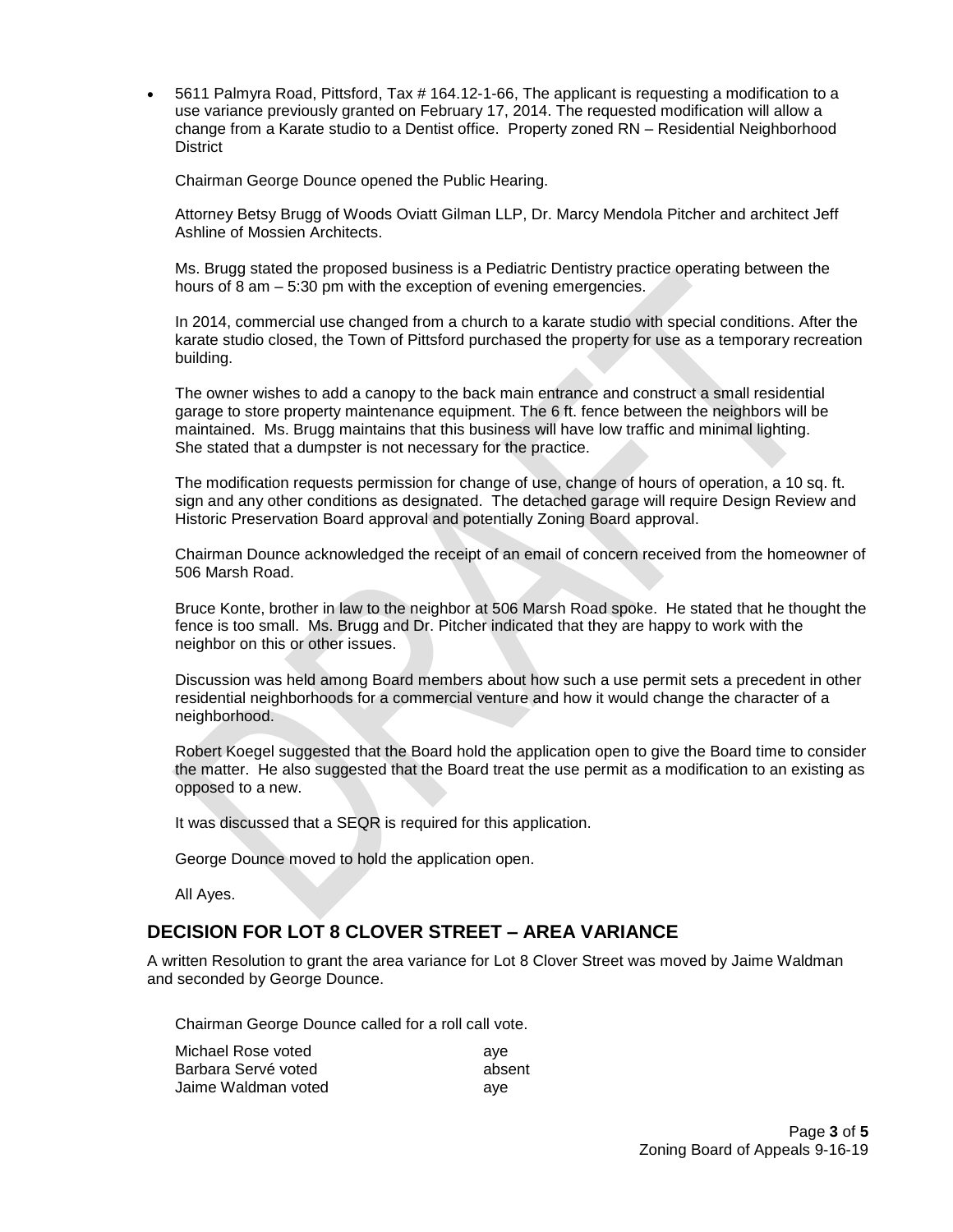| David Rowe voted                    | ave |
|-------------------------------------|-----|
| Mary Ellen Spennacchio-Wagner voted | ave |
| George Dounce voted                 | ave |
| Phil Castleberry voted              | ave |

The approved Resolution contains the following Specific Conditions:

- 1. This variance is granted only for the plans submitted and prepared by the Applicant dated September 4, 2019.
- 2. All construction is to be completed by December 31, 2021.

## **DECISION FOR 790 LINDEN AVENUE – AREA VARIANCE**

A written Resolution to grant the area variance for 790 Linden Avenue was moved by Mike Rose and seconded by Phil Castleberry.

Chairman George Dounce called for a roll call vote.

| Michael Rose voted                  | ave    |
|-------------------------------------|--------|
| Barbara Servé voted                 | absent |
| Jaime Waldman voted                 | aye    |
| David Rowe voted                    | aye    |
| Mary Ellen Spennacchio-Wagner voted | aye    |
| George Dounce voted                 | aye    |
| Phil Castleberry voted              | aye    |
|                                     |        |

The approved Resolution contains the following Specific Conditions:

1. This variance is granted only for the plans submitted and prepared by the Applicant dated September 3, 2019.

## **DECISION FOR 64 LANDSDOWNE LANE – AREA VARIANCE**

A written Resolution to grant the area variance for 64 Landsdowne Lane was moved by Phil Castleberry and seconded by David Rowe.

Chairman George Dounce called for a roll call vote.

| Michael Rose voted                  | ave    |
|-------------------------------------|--------|
| Barbara Servé voted                 | absent |
| Jaime Waldman voted                 | aye    |
| David Rowe voted                    | aye    |
| Mary Ellen Spennacchio-Wagner voted | ave    |
| George Dounce voted                 | ave    |
| Phil Castleberry voted              | aye    |

The approved Resolution contains the following Specific Conditions:

- 1. This variance is granted only for the plans submitted and prepared by the Applicant dated August 16, 2019.
- 2. All construction is to be completed by December 31, 2020.